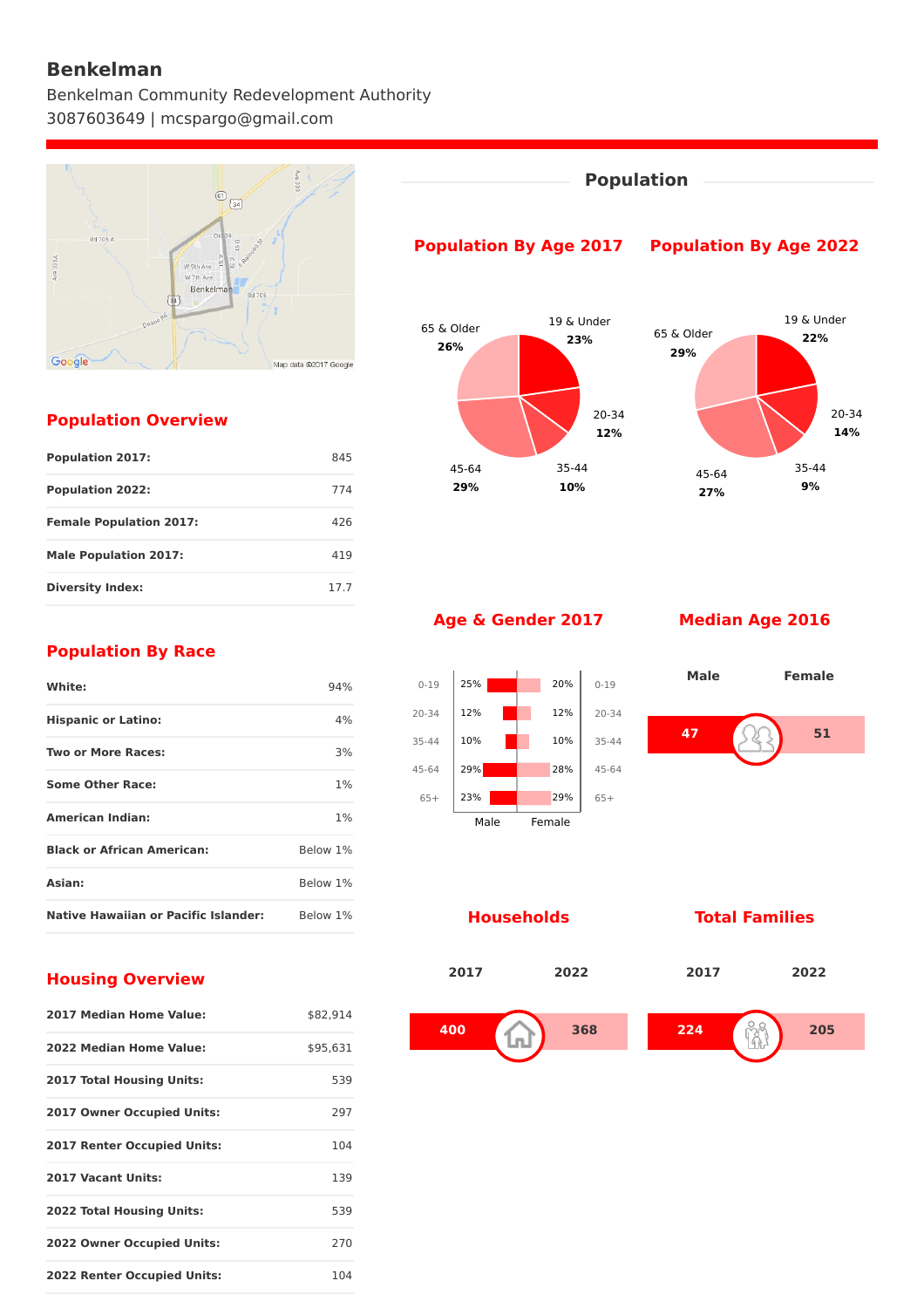# **Average Daily Commute Net Migration**

171

### **Workforce**

| <b>Total Workforce:</b> | 436 |
|-------------------------|-----|
| Employed:               | 97% |
| Unemployed:             | 3%  |



**Income**

### **Employment by Industry**

| <b>Health Care/Social Assistance:</b>           | 74 |
|-------------------------------------------------|----|
| Agriculture/Forestry/Fishing/Hunting:           | 70 |
| <b>Construction:</b>                            | 63 |
| <b>Educational Services:</b>                    | 38 |
| <b>Retail Trade:</b>                            | 37 |
| <b>Finance/Insurance:</b>                       | 31 |
| <b>Other Services:</b>                          | 27 |
| <b>Manufacturing:</b>                           | 18 |
| <b>Wholesale Trade:</b>                         | 13 |
| <b>Transportation/Warehousing:</b>              | 11 |
| <b>Utilities:</b>                               | 11 |
| <b>Accommodation/Food Services:</b>             | 9  |
| Information:                                    | 8  |
| <b>Public Administration:</b>                   | 7  |
| <b>Admin/Support/Waste Management Services:</b> | 5  |
| <b>Professional/Scientific/Tech Services:</b>   | 3  |
| <b>Management of Companies/Enterprises:</b>     | 0  |
| Arts/Entertainment/Recreation:                  | 0  |
| Mining/Quarrying/Oil & Gas Extraction:          | 0  |
| <b>Real Estate/Rental/Leasing:</b>              | 0  |



#### **Household Income Distribution**